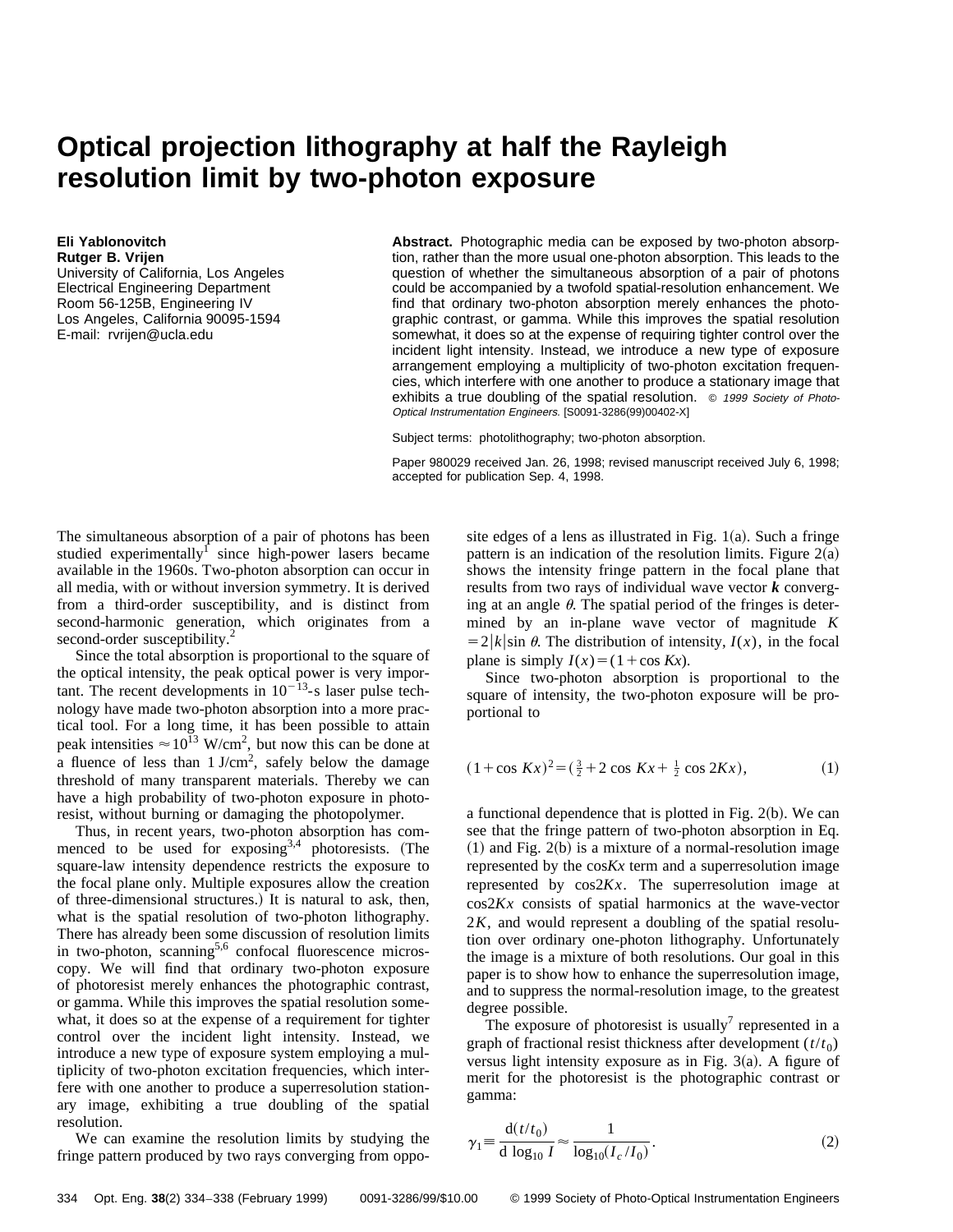

**Fig. 1** (a) The intensity fringe pattern produced by rays converging from opposite edges of a lens. (b) The fringe pattern produced by two-photon excitation of a photoresist, in which the incident rays on opposite sides of the lens are separated into distinct frequency groupings. The frequency differences cause normal-resolution fringes to oscillate rapidly in time, and they get washed out.

High contrast is a useful property for a photoresist. In twophoton exposure, the response is proportional to intensity squared. Therefore the argument of the denominator of Eq. ~2! is squared and the effective two-photon contrast doubles:  $\gamma_2 \rightarrow 2\gamma_1$ , which is good. Thus two-photon exposure merely improves the photographic contrast gamma, but, as illustrated in Fig.  $3(a)$ , it can never be better than infinite gamma, or an infinitely sharp threshold. Ultimately, even infinite gamma is a poor substitute for actually improving the spatial resolution, because it requires exquisite control over the absolute intensity.

The limited benefits of two-photon exposure are due to the fact that the two-photon image includes both normalresolution spatial harmonics at *K* and superresolution spatial harmonics at  $2K$ , as indicated in Eq.  $(1)$ . We want the image to contain only the superresolution image at 2*K*. If we could somehow eliminate the normal resolution image, $8.9$  we would be left with the superresolution image only:

$$
\text{exposure} \propto \left(\frac{3}{2} + 2\cos Kx + \frac{1}{2}\cos 2Kx\right),\tag{3}
$$

which is plotted as Fig.  $2(c)$ . Thus by eliminating the normal-resolution image, the superresolution image would be present on a 50% background, which is tolerable. Nevertheless, we will show in this paper that the background can be entirely eliminated.



**Fig. 2** (a) The ordinary intensity fringe pattern produced by converging rays as in Fig. 1(a), where  $K=2k$  sin  $\theta$ . (b) The intensitysquared fringe pattern, which consists of a normal-resolution spatial harmonic at  $K$ , a superresolution spatial harmonic at  $2K$ , and a constant term. (c) The effect of canceling the normal-resolution spatial harmonic at  $K$ . The superresolution component at  $2K$  remains, on a constant background. (d) Using the frequency combinations of Fig. 1(b) actually eliminates the normal-resolution component. (e) By employing a photoresist with a sharp atomic transition at  $2\hbar\omega_0$ , the constant background is also eliminated, leaving a pure superresolution image.

The method, or trick, for eliminating the normal resolution image is indicated in Fig.  $1(b)$ . The idea is to destroy stationary interference patterns corresponding to the linear image, while maintaining a stationary interference pattern for the superresolution image. Arrange the incident rays to consist of  $\omega_0$  on one edge of the lens, and two other frequencies slightly above and below  $\omega_0$  (i.e.,  $\omega_1 = \omega_0 + \delta$ , and  $\omega_2 = \omega_0 - \delta$  on the other edge of the lens, where  $2\omega_0 = \omega_1 + \omega_2$ . Fringes resulting from the interference of  $\omega_0$  and  $\omega_1$  oscillate rapidly at the difference frequency  $\delta$ , and they wash away, averaging to a uniform background. Thus the normal-resolution image disappears. Provided that the frequencies  $2\omega_0$  and  $\omega_1+\omega_2$  are coherently related, the superresolution fringes are stationary and they do not wash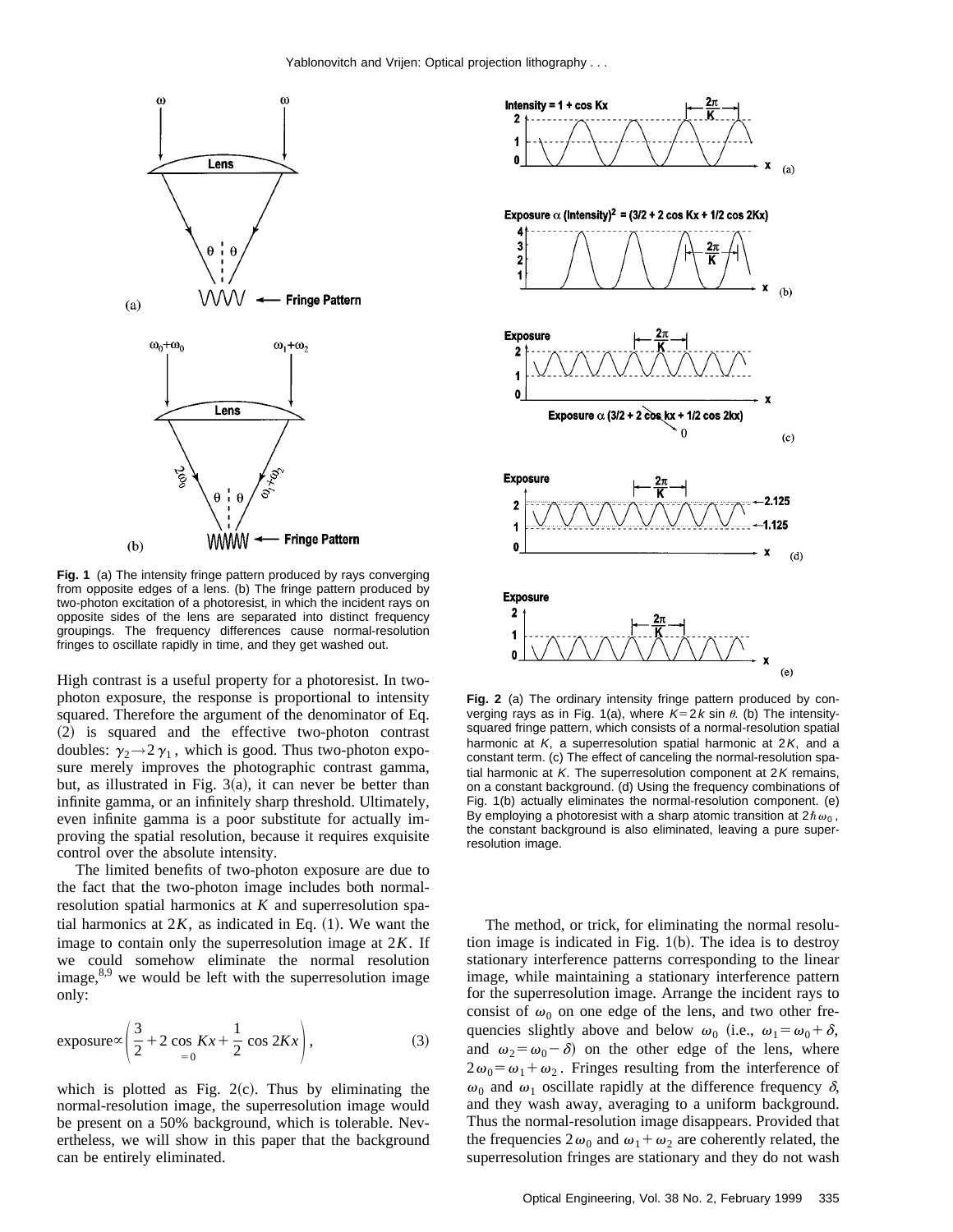

**Fig. 3** (a) The fraction of positive photoresist remaining after development under one-photon exposure, contrast=gamma  $\equiv$  1/log<sub>10</sub>( $I_c / I_0$ ). (b) Under two-photon exposure the contrast can be twice as steep, but it can never be better than an infinitely sharp exposure threshold.

away. This produces the result indicated in Eq.  $(3)$  and in Fig.  $2(c)$ .

In a more exact derivation, the two-photon exposure is proportional to the intensity squared of the optical electric field raised to the fourth power,  $|\epsilon|^4$ , where

$$
\epsilon = \epsilon_0 \exp[i(\mathbf{k}_0 \cdot \mathbf{x} - \omega_0 t)] + \epsilon_1 \exp[i(\mathbf{k}_1 \cdot \mathbf{x} - \omega_1 t)]
$$
  
+ 
$$
\epsilon_2 \exp[i(\mathbf{k}_2 \cdot \mathbf{x} - \omega_2 t)]
$$
 (4)

with  $k_0$ ,  $k_1$ , and  $k_2$  the wave vectors of the incident beams. When Eq.  $(4)$  is raised to the fourth power, the lowerresolution image with fringes at  $K = k_0 - k_1$  oscillates in time at a frequency  $\delta$ . Thus the normal-resolution image washes out. The superresolution image, with fringes at  $2K=2k_0-k_1-k_2$ , is stationary in time, since  $2\omega_0=\omega_1$  $+\omega_2$  (subject however to the requirement for coherence between  $2\omega_0$  and  $\omega_1+\omega_2$ . Dropping the rapidly oscillating components of the fringe pattern, the stationary image has spatial frequency components only at 2*K*. A more exact version of Fig.  $2(c)$  is plotted as Fig. 2 $(d)$ , showing that the peak-to-valley ratio of the fringes is 1.9 rather than 2. Thus the spatial resolution has actually doubled, but the image sits on a background.

If the photoresist contrast gamma is  $>1/\log_{10}(1.9)$  $\approx$  3.6, the background may be tolerable, but the background can be eliminated in any case, as will be shown later. The background in Fig.  $1(b)$  is due to two-photon interference terms at frequency combinations  $\omega_0 + \omega_1$ ,  $\omega_0 + \omega_2$ ,  $2\omega_1$ , and  $2\omega_2$ . None of these interference terms produces a stationary fringe pattern, but they do contribute to the featureless background. Only  $2\omega_0$  spatially interferes with  $\omega_1$  $+\omega_2$  to produce a stationary image, which happily occurs at superresolution.

A possible exposure system is shown in Fig. 4. Very short pulses of high peak power are needed to produce a damage-free two-photon exposure in the photoresist. Fortunately such pulses contain a wide spectrum of frequencies that can be used to obtain the different frequency combina-



**Fig. 4** Layout of a two-photon exposure system. At the top, the short laser pulses and the required optical frequencies are generated. These illuminate a lithographic mask. Near the focusing lens, the different optical frequencies are diverted into different zones on the lens. This ensures that the normal-resolution image will be washed away while the superresolution image remains.

tions. The positive dispersion that will likely occur in the thick lens system needed for high-resolution lithography can be precompensated for by negatively dispersing the pulses before sending them through the system. If additional bandwidth is required, the short pulses can be readily frequency converted to provide new optical frequencies, for example by four-wave mixing as shown in Fig. 4. Such a nonlinear process is relatively efficient due to the high intensity of the short pulses. The various frequencies can illuminate a mask, even a phase mask, $10$  as in conventional photolithography, but near the lens the various frequencies become spatially separated by spectral filters. The lens can be divided into zones, some of which pass certain frequency combinations, and some which pass other combinations. For example, in Fig. 4 the lens is divided into two zones, as illustrated in Fig.  $5(a)$  and by the spectral filter function of Fig. 5(b). The frequency  $\omega_0$  passes through one zone, and the frequencies  $\omega_1$  and  $\omega_2$  pass through the other zone. Variations on the optical layout in Fig. 4 are possible, including the insertion of optical gain, various ways of generating  $\omega_0$ ,  $\omega_1$ , and  $\omega_2$ , etc. The spectral filters that need to be inserted into the lens system could be thin-film Fabry-Perot filters taking up negligible amounts of space.

Figure  $5(c)$  shows the surface area of the lens divided into four zones, which would require eight different frequencies:  $\omega_1 + \omega_2 = \omega_3 + \omega_4 = \omega_6 + \omega_6 = \omega_7 + \omega_8$ , subject to the condition that preferably none of the eight frequen-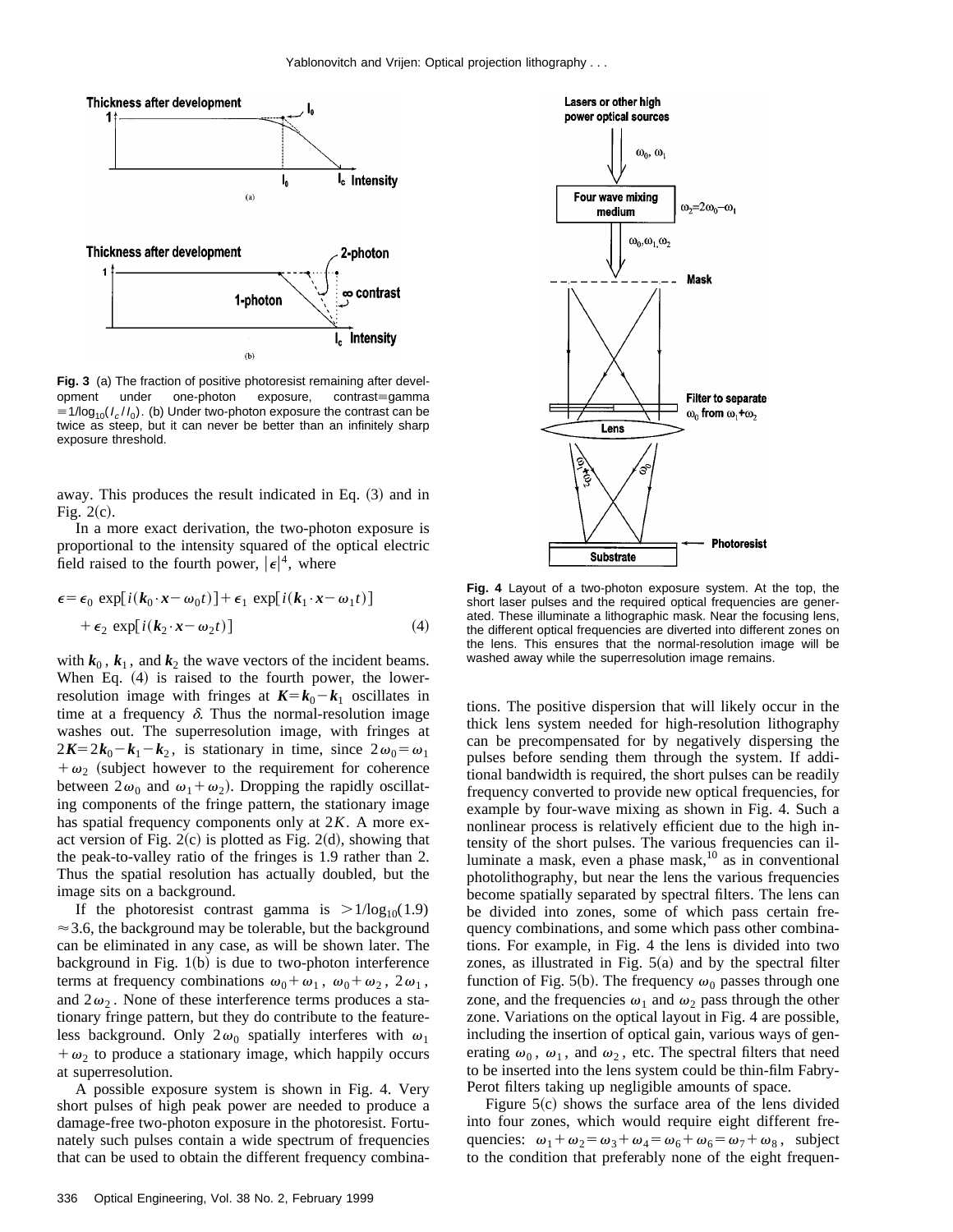

**Fig. 5** (a) A spectral filter separates the various optical frequencies of Fig. 1(a) into two zones. (b) An example of the spectral filter function in the two zones. (c) Division of a lens area into four zones. The boundaries between zones may be fuzzily defined.

cies are equal. Under these circumstances, the individual frequencies may produce low-resolution images which are smeared out by the rapidly oscillating fringes while the superresolution image remains stationary.

If desired, the smeared-out background on which the superresolution image is superimposed can be entirely eliminated. This can be accomplished by arranging for a sufficiently sharp atomic transition at  $2\hbar\omega_0$  inside the photoresist. In such a resist the background two-photon transitions at  $\omega_0 + \omega_1$ ,  $\omega_0 + \omega_2$ ,  $2\omega_1$ , and  $2\omega_2$  in Fig. 1(b) do not occur, and the smeared-out background vanishes. This results in the pure superresolution fringe pattern of Fig.  $2(e)$ at a spatial wave vector of  $2K$  with no background, and is the culmination of two-photon lithography. Although currently available photoresists are not designed to exhibit a



**Fig. 6** The dash-dotted line represents the intensity distribution at the focus of a lens obtained by linear diffraction through a numerical aperture of 0.5. The dotted line is the intensity-squared distribution associated with two-photon absorption from a monochromatic beam. The other three curves represent multifrequency two-photon excitation in a photoresist with two, four, and eight zones respectively. Whether for two or eight zones, the resolution is essentially twice as good as for the dash-dotted ordinary one-photon exposure.

sharp transition, such resists are conceivable. One way to produce such a resist could be to include an alkaline-earth metal, which is excited by the incident light to an autoionizing state. These transitions are sharp and provide the electron that is needed for the chemical transition upon exposure.

Discrete rays are considered in Fig.  $1(b)$ . In a realistic case, however, the incident illumination would cover broad areas of the lens as in Figs. 4 and 5, rather than the discrete rays of Figs. 1 and 2. Therefore it is important to evaluate the effect of broad-area lens illumination, rather than having individual discrete rays forming the image. Figure 6 displays various numerically computed images of a narrow, sharp spatial line source, as limited by the finite numerical aperture  $(NA)$  of a lens, treating the problem onedimensionally. We take in this case  $NA=0.5$ , expressing the image size in units of the fundamental wavelength  $\lambda$  $\equiv$  2 $\pi c/\omega_0$ .

The lowest-resolution image pattern in Fig. 6 represents the ordinary one-photon intensity distribution obtained by linear propagation through the lens. The dotted line is the ordinary two-photon image that might be produced by monochromatic illumination, without taking advantage of multiwavelength illumination as presented in this paper. The two-photon image is narrower than the one-photon image owing to the intensity-squared distribution and the improved effective contrast or gamma.

The next three cases consider a sharp two-photon transition energy, demonstrating the effect of subdividing the lens into either two, four, or eight zones, with each individual zone having a separate frequency combination  $\omega_i$  $+\omega_i$ . The image is marginally improved when more zones are provided, but the difference in resolution is slight. For the eight-zone case, the spatial resolution is almost exactly twice that of the linear image, as expected. The main difference between two zones and eight zones is that the subsidiary exposure tails are slightly more pronounced when